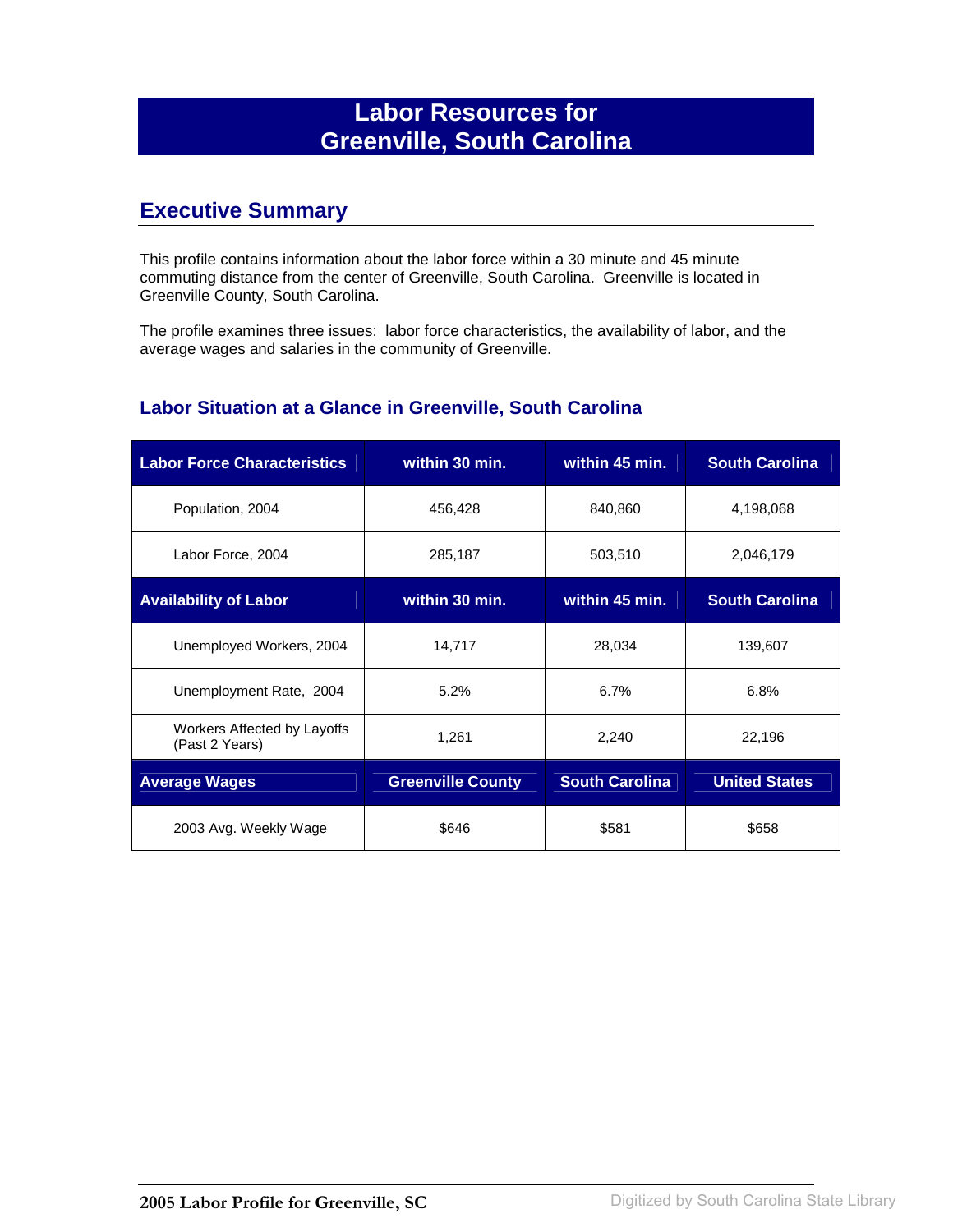# **Labor Force Characteristics for Greenville, South Carolina**

The composition and size of a community's labor force is linked very closely with demographic and economic conditions and trends in the region. The following labor force profile provides basic information on the population base and labor force characteristics so that the reader can better assess labor force conditions in the community.

| <b>Labor Force</b>             |                              |                                                |                          |
|--------------------------------|------------------------------|------------------------------------------------|--------------------------|
|                                | 30 min.<br><b>Drive time</b> | 45 min.<br>Drive time                          | <b>South</b><br>Carolina |
| Labor Force<br>2004            | 285,187                      | 503,510                                        | 2,046,179                |
| Change since<br>2000           | 59,621                       | 87,514                                         | 49,079                   |
|                                |                              | <b>Population</b>                              |                          |
| Population 2004                | 456,428                      | 840,860                                        | 4,198,068                |
| Change since<br>2000           | 22,909                       | 38,176                                         | 186,056                  |
| Projected<br>2010              | 512,355                      | 925,902                                        | 4,446,704                |
|                                |                              | <b>Gender Distribution</b>                     |                          |
| Male                           | 221,695                      | 407,945                                        | 2,040,261                |
| Female                         | 234,733                      | 432,915                                        | 2,132,454                |
|                                |                              | <b>Age Distribution</b>                        |                          |
| Ages 20-34                     | 95,921                       | 176,279                                        | 875,330                  |
| Ages 35-49                     | 103,675                      | 189,720                                        | 925,330                  |
| Ages 50-64                     | 79,881                       | 148,172                                        | 739,980                  |
| 20-54<br>*Prime Working<br>Age | 229,443                      | 421,491                                        | 2,084,880                |
|                                |                              | <b>Highest Level of Educational Attainment</b> |                          |
| <b>High School</b>             | 124,634                      | 235,697                                        | 778,054                  |
| Some College                   | 91,090                       | 167,940                                        | 500,194                  |
| Associate<br>Degree            | 32,912                       | 60,241                                         | 173,428                  |
| <b>Bachelors</b><br>Degree     | 74,103                       | 126,632                                        | 351,526                  |
| Post Bachelor                  | 34,728                       | 60,082                                         | 178,529                  |

\*Prime working age group: People between the ages of 18-54 are often referred to as the prime working age group. In staffing a new facility, prudent managers often prefer to staff its production work force with workers whose ages form a normal distribution curve. This provides for stability, flexibility and continuity of knowledge.

Source: 2004 Estimates Based on 2000 U.S. Census of Population and Woods and Poole, 2003 Edition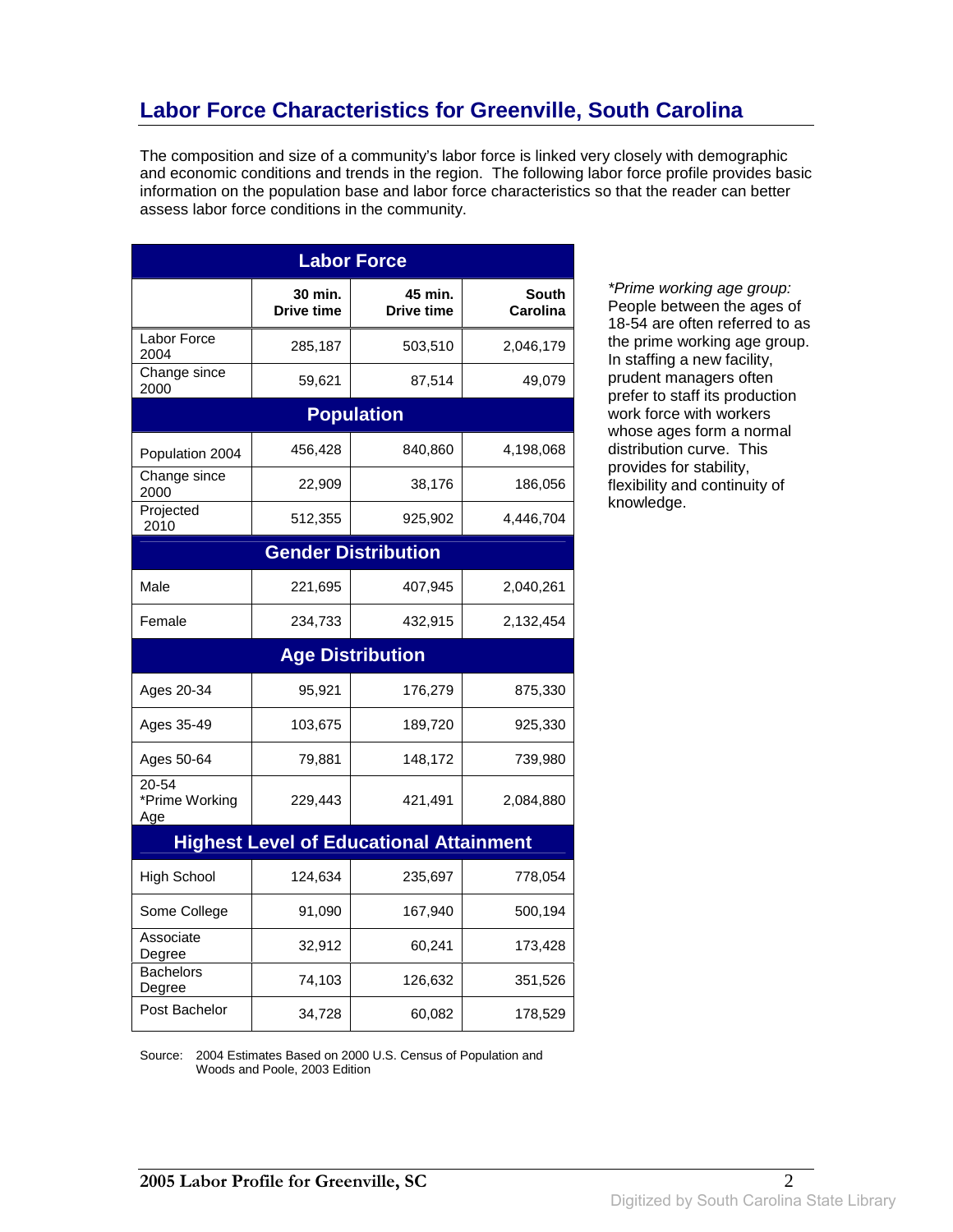# **Employment Characteristics for Greenville, South Carolina**

| <b>Total Employment</b>                                                     |         |         |           |
|-----------------------------------------------------------------------------|---------|---------|-----------|
| 30 min.<br>45 min.<br>South<br>Drive time<br>Carolina<br>Drive time<br>Year |         |         |           |
| 2004                                                                        | 270,470 | 475,475 | 1,906,571 |

Total Employment data include all full and part-time wage and salaried workers in the area. These people may or may not reside in the area.

| <b>Monthly Employment by Sector</b><br><b>In Greenville County</b> |            |              |                   |
|--------------------------------------------------------------------|------------|--------------|-------------------|
| Sector                                                             | 30 min.    | 45 min.      |                   |
|                                                                    | Drive time | Drive time   | South Carolina    |
| Agriculture, Forestry, Fishing and Hunting                         | 556<br>102 | 1,088<br>173 | 12,379<br>1,603   |
| <b>Mining</b><br><b>Utilities</b>                                  | 1,226      | 2,355        |                   |
| <b>Construction</b>                                                | 13,717     | 23,424       | 11,891<br>111,730 |
| <b>Manufacturing</b>                                               | 38,221     | 65,519       | 275,573           |
| Wood product manufacturing                                         | 324        | 664          | 8,371             |
| Nonmetallic mineral product manufacturing                          | 832        | 1,441        | 9,155             |
| Primary metal manufacturing                                        | 6          | 30           | 6,317             |
| Fabricated metal product manufacturing                             | 3,455      | 6,279        | 27,357            |
| Machinery manufacturing                                            | 4,311      | 6,232        | 21,278            |
| Computer and electronic product<br>manufacturing                   | 1,000      | 1,416        | 7,666             |
| Electrical equipment and appliance mfg.                            | 1,037      | 1,865        | 10,748            |
| Transportation equipment manufacturing                             | 3,217      | 5,398        | 30,932            |
| Furniture and related product manufacturing                        | 1,061      | 2,040        | 4,225             |
| Miscellaneous manufacturing                                        | 671        | 1,121        | 7,846             |
| Food manufacturing                                                 | 969        | 1,557        | 17,832            |
| Beverage and tobacco product<br>manufacturing                      |            |              | 1,445             |
| Textile mills                                                      | 3,748      | 6,522        | 40,207            |
| Textile product mills                                              | 1,472      | 1,988        | 9,724             |
| Apparel manufacturing                                              | 339        | 531          | 5,321             |
| Paper manufacturing                                                | 1,169      | 1,987        | 14,710            |
| Printing and related support activities                            | 915        | 1,574        | 7,327             |
| Petroleum and coal products manufacturing                          |            |              | 288               |
| Chemical manufacturing                                             | 3,651      | 5,601        | 21,659            |
| Plastics and rubber products manufacturing                         | 6,406      | 9,312        | 23,054            |
| <b>Wholesale Trade</b>                                             | 9,615      | 15,680       | 62,523            |
| <b>Retail Trade</b>                                                | 32,070     | 54,883       | 224,031           |
| <b>Transportation and Warehousing</b>                              | 8,153      | 12,243       | 46,941            |
| <b>Education and Health Services</b>                               | 47,510     | 86,677       | 156,232           |
| <b>Leisure and Hospitality</b>                                     | 23,169     | 40,032       | 192,748           |
| <b>Professional and Business Services</b>                          | 36,033     | 58,547       | 186,481           |

Source: 2003 Covered Wages, SC Employment Securities Commission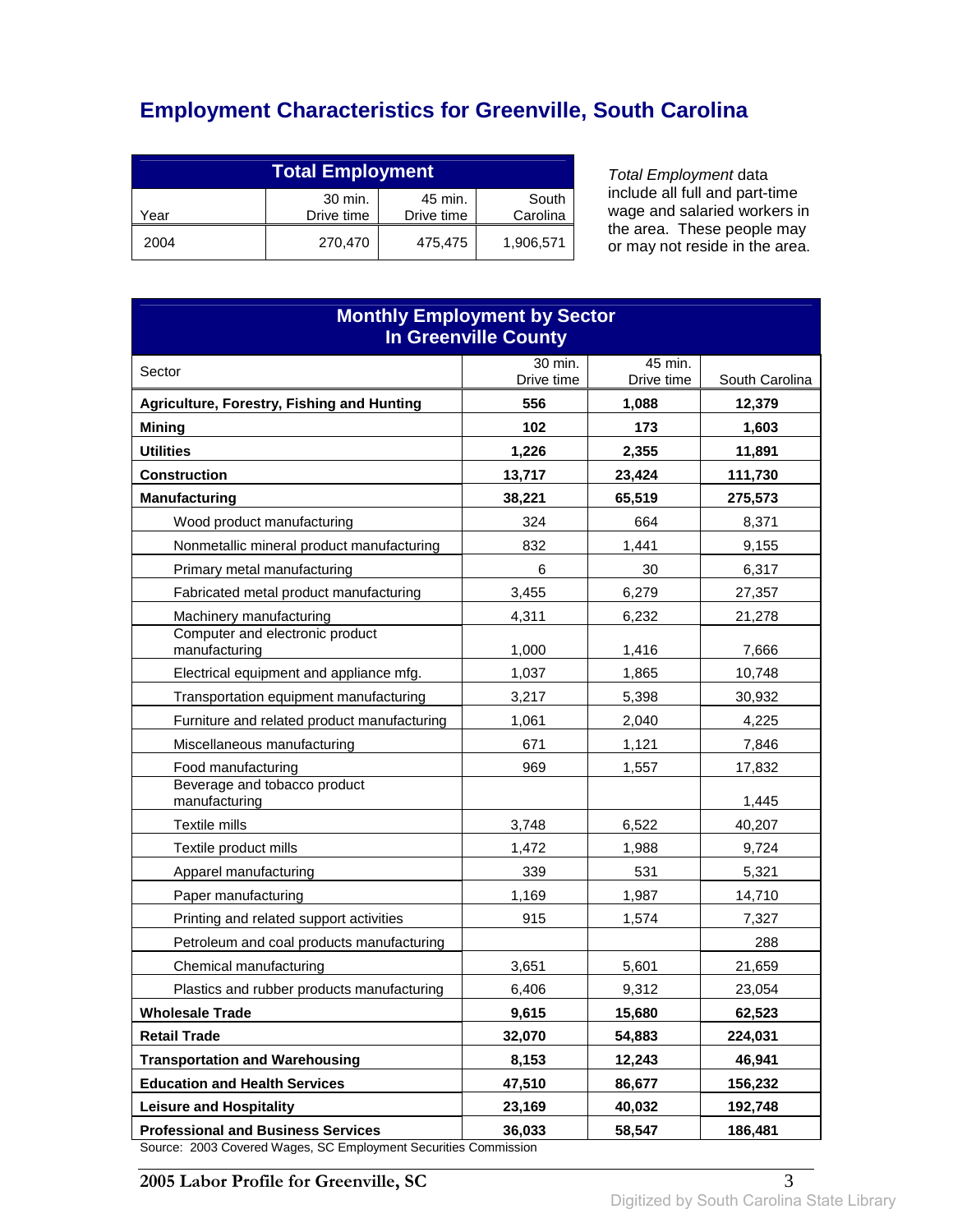| <b>Largest Industries by Total Employment</b><br>In Greenville County |              |                                 |            |           |
|-----------------------------------------------------------------------|--------------|---------------------------------|------------|-----------|
| <b>Company Name</b>                                                   | City         | <b>Primary Product/Service</b>  | Employment | Date Est. |
| General Electric Co                                                   | Greenville   | <b>Gas turbines</b>             | 3,600      | 1967      |
| Lockheed Martin<br>Corporation                                        | Greenville   | Aircraft & logistics centers    | 3,032      | 1984      |
| Michelin North America<br>Inc                                         | Greenville   | Radial tires                    | 2,668      | 1975      |
| <b>BI-LO LLC</b>                                                      | Greenville   | Regional Grocery Headquarters   | 2,100      | 1961      |
| Sealed Air Corp-Cryovac<br>Div                                        | Simpsonville | Plastic bags                    | 1,700      | 1998      |
| <b>Hitachi Electronic Devices</b><br>(USA)                            | Greenville   | Television picture tubes        | 1,150      | 1989      |
| <b>NewSouth</b><br>Communications                                     | Greenville   | Telecommunications provider     | 771        | 2000      |
| Mitsubishi Polyester Film<br>LLC                                      | Greer        | Polyester film                  | 662        | 1963      |
| House of Raeford                                                      | Greenville   | Processed poultry               | 630        | 1992      |
| Collins & Aikman-<br><b>Greenville Operations</b>                     | Greenville   | Automotive carpet               | 600        | 1987      |
| The Greenville News                                                   | Greenville   | Newspapers                      | 582        | 1874      |
| <b>Kemet Electronics Corp</b>                                         | Simpsonville | Capacitors                      | 562        | 1967      |
| Ahold Information<br><b>Services</b>                                  | Greenville   | Information technology center   | 560        | 1996      |
| Nutra Manufacturing                                                   | Greenville   | Vitamins & supplements          | 500        | 1978      |
| Sloan Construction Co                                                 | Greenville   | Hot mix asphalt                 | 500        | 1931      |
| Honeywell International                                               | Greer        | Engine blades & discs           | 500        | 1981      |
| <b>Drive Automotive</b><br><b>Industries of America</b>               | Piedmont     | Body assemblies for automobiles | 483        | 1994      |
| Rockwell Automation-<br><b>Power Systems</b>                          | Greenville   | Gear products                   | 465        | 1981      |
| Atlas Food System                                                     | Greenville   | Contract vending                | 450        | 1947      |
| Metromont                                                             | Greenville   | Pre stressed concrete           | 450        | 1959      |

#### **Employer-Employee Relationship**

Employer-employee relations in South Carolina are very stable and the state consistently ranks as one of the least unionized in the nation. In 2004, only 4.5 percent of the state's workers were members of a labor union. Additionally, the state has consistently had one of the lowest work stoppage rates in the United States. On average, less than .01 percent of working time was lost due to strikes in manufacturing and non-manufacturing industries combined.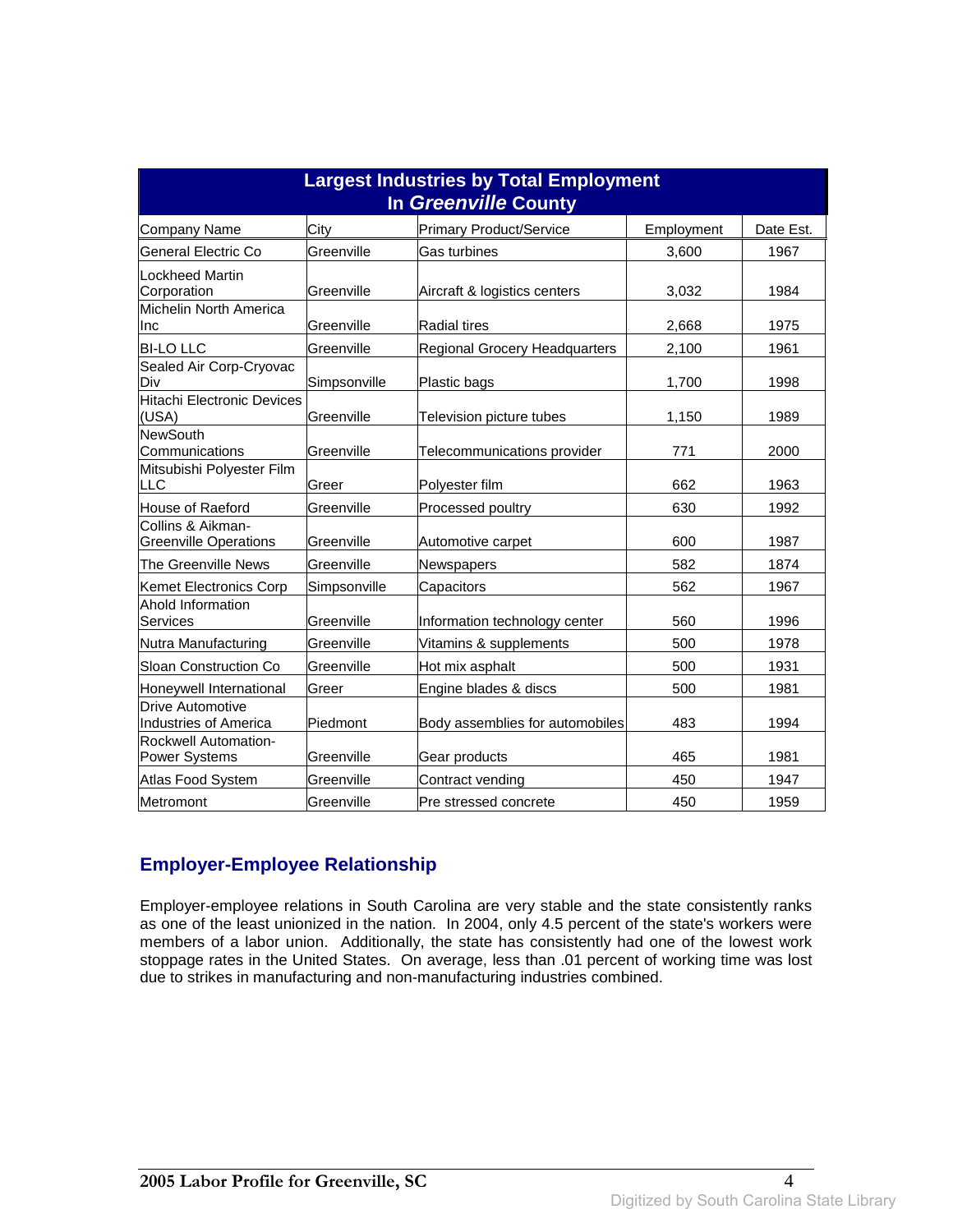### **Labor Force Participation & Unemployment**

| <b>Labor Force Participation &amp; Unemployment</b> |                       |                       |                |
|-----------------------------------------------------|-----------------------|-----------------------|----------------|
| Year                                                | 30 min.<br>Drive time | 45 min.<br>Drive time | South Carolina |
| Labor Force<br>(2004)                               | 285,187               | 503,510               | 2,046,179      |
| Labor Force<br>Change from 2000                     | 59,621                | 87,514                | 49,079         |
| Labor Force<br><b>Participation Rate</b>            | 63%                   | 60%                   | 49%            |
| Unemploy-<br>ment (2004)                            | 14,717                | 28.034                | 139.607        |
| Unemployment<br>Rate                                | 5.2%                  | 6.7%                  | 6.8%           |

The labor force participation rate is the percentage which results from dividing the labor force count by the total population.

Unemployment reflects the total number of persons who do not have a job and are actively seeking employment.

#### **Other Potential Sources of Labor Supply**

| <b>Total Jobs Lost</b><br><b>Due to Mass Closings and Layoffs</b><br><b>Past Two Years</b> |                       |                       |                |
|--------------------------------------------------------------------------------------------|-----------------------|-----------------------|----------------|
| Sector                                                                                     | 30 min.<br>Drive time | 45 min.<br>Drive time | South Carolina |
| Total                                                                                      | 1,261                 | 2,240                 | 22,196         |
| Manufacturing                                                                              | 1,100                 | 1,982                 | 19,196         |
| <b>Distribution</b>                                                                        | 58                    | 97                    | 1,213          |
| Service                                                                                    | 103                   | 161                   | 1,745          |
| Other                                                                                      |                       |                       | 42             |

Recent closings and layoffs are a rich source of skilled and experienced labor for companies seeking to locate or expand in a given area. Industries in which layoffs and closings occur can provide some indication of the skills and knowledge-base of many unemployed and underemployed workers in a region.

| <b>Commuters to Other Areas</b>                                  |        |        |        |  |
|------------------------------------------------------------------|--------|--------|--------|--|
| 30 min.<br>45 min.<br>South Carolina<br>Drive time<br>Drive time |        |        |        |  |
| Commuters to<br>other areas                                      | 38,823 | 80,572 | 31,833 |  |

Source: 2000 U.S. Census of Population

 Workers commuting to places outside their residence are a significant source of experienced labor for new and expanding industries. These workers may be willing to consider an opportunity for employment nearer their place of residence.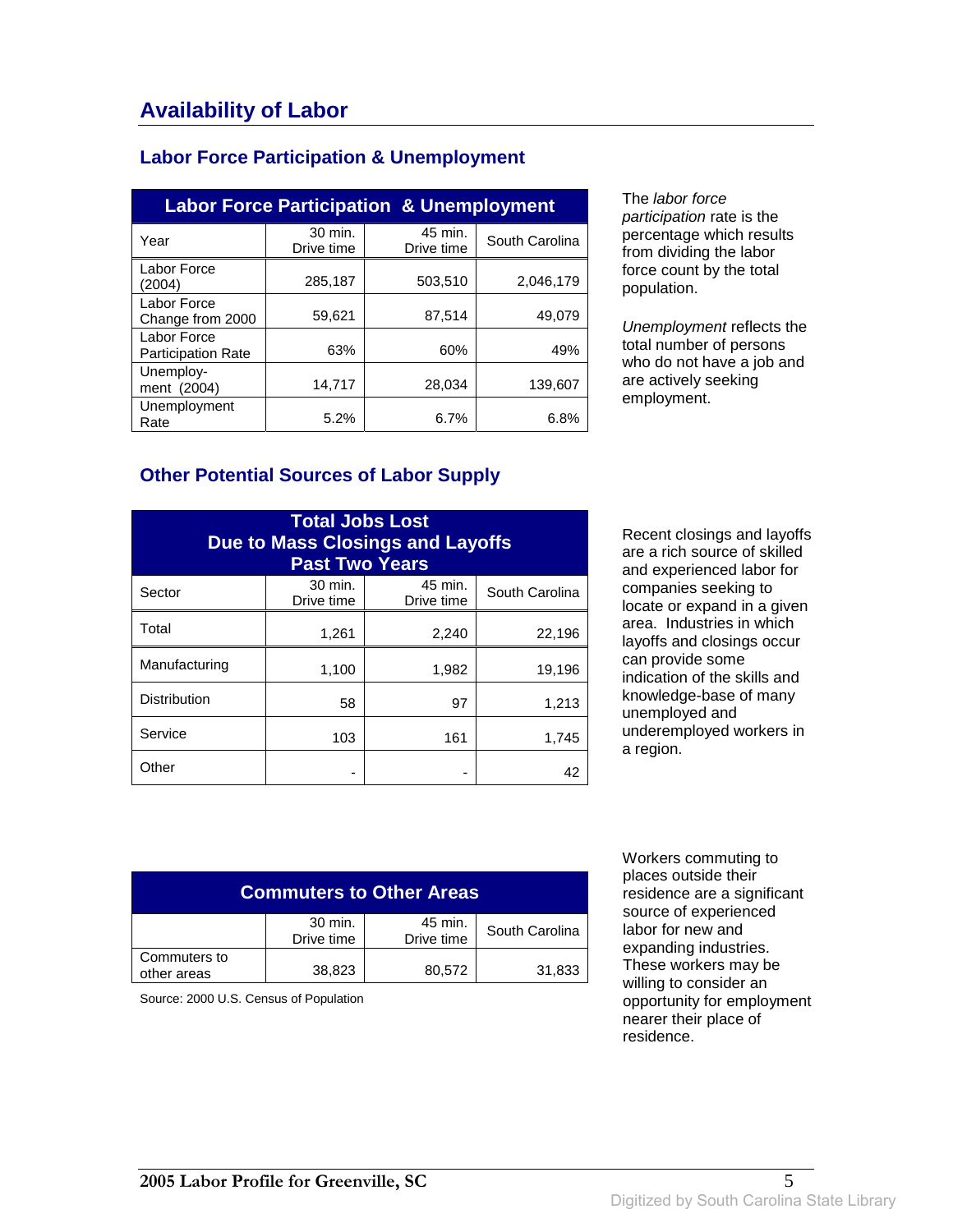### **Recent Graduates of South Carolina's Colleges and Universities**

| <b>Certificates/Degrees Conferred</b><br><b>From Technical Colleges</b><br>in Select Degrees Within 45 Minute Drive Time of Greenville County, SC |                                                |  |
|---------------------------------------------------------------------------------------------------------------------------------------------------|------------------------------------------------|--|
| Degree Area                                                                                                                                       | Two Year Certificates Conferred<br>2002 - 2004 |  |
| Computer and Information Sciences (Total)                                                                                                         | 481                                            |  |
| Data Processing Technology                                                                                                                        | 377                                            |  |
| Engineering Technologies (Total)                                                                                                                  | 334                                            |  |
| Electrical , Electronic & Communications                                                                                                          | 63                                             |  |
| Mechanical Engineering/Tech                                                                                                                       | 33                                             |  |
| Mechanic & Repair Technologies (Total)                                                                                                            | 889                                            |  |
| Industrial Electronics                                                                                                                            | 154                                            |  |
| <b>HVAC</b>                                                                                                                                       | 239                                            |  |
| Precision Production (Total)                                                                                                                      | 323                                            |  |
| Machine Tool Technology/Machinist                                                                                                                 | 87                                             |  |

| <b>Graduation From South Carolina's</b><br><b>Four Year Colleges and Universities</b><br><b>In Select Degrees</b> |                  |                               |  |
|-------------------------------------------------------------------------------------------------------------------|------------------|-------------------------------|--|
|                                                                                                                   |                  | Degrees Conferred (2002-2004) |  |
|                                                                                                                   | <b>Bachelors</b> | Post- Grad                    |  |
| Computer and Information<br>Science (Total)                                                                       | 910              | 108                           |  |
| <b>Computer Engineering</b>                                                                                       | 150              | 149                           |  |
| <b>Computer Programming</b>                                                                                       | 12               | 5                             |  |
| Engineering & Related<br>Technologies (Total)                                                                     | 1,316            | 786                           |  |
| <b>Chemical Engineering</b>                                                                                       | 136              | 38                            |  |
| <b>Electrical Engineering</b>                                                                                     | 257              | 150                           |  |
| Industrial Engineering                                                                                            | 78               | 44                            |  |
| <b>Mechanical Engineering</b>                                                                                     | 268              | 95                            |  |
| Business Admin &<br>Management                                                                                    | 4.754            | 1,018                         |  |
| International Business/Trade                                                                                      | 178              | 276                           |  |

Source: South Carolina Commission on Higher Education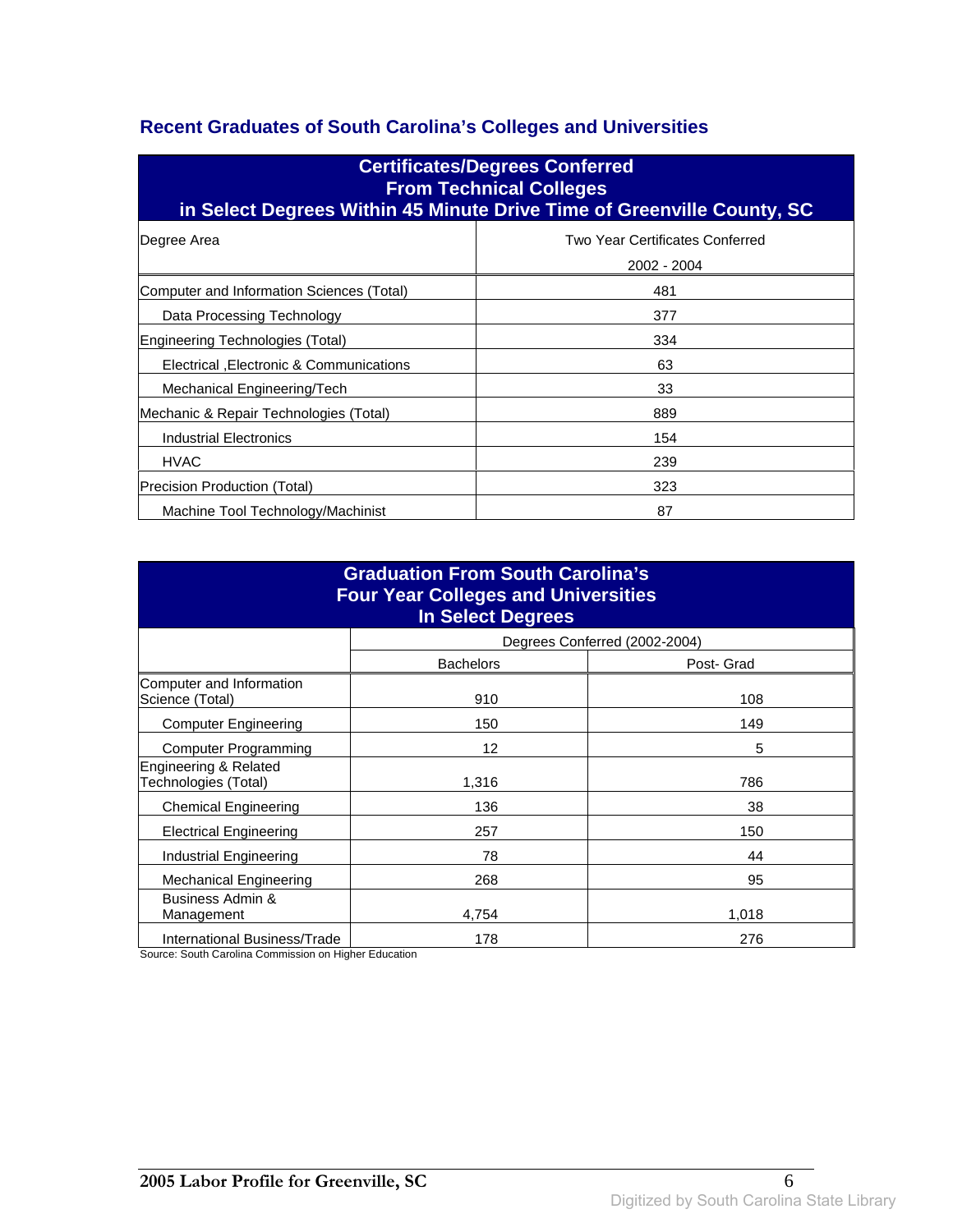## **Wages and Salaries**

| <b>Average Wage and Salary</b><br><b>Comparison</b> |                      |                |                      |
|-----------------------------------------------------|----------------------|----------------|----------------------|
| Sector                                              | Greenville<br>County | South Carolina | <b>United States</b> |
| Avg. Weekly<br>Wages*                               | \$646                | \$581          | \$658                |
| Avg. Annual<br>Salary*                              | \$33,583             | \$30,240       | \$37,508             |
| Avg. Hourly Prod.<br>Wages**                        | N/A                  | \$14.73        | \$16.14              |

\*Covered Wages and Employment, 2003, SC Employment Securities Commission

\*\* Employment & Earnings, 2004, U.S. Department of Labor

| <b>Average Annual Salary</b><br><b>Manufacturing Sectors, 2004</b> |                          |                |  |
|--------------------------------------------------------------------|--------------------------|----------------|--|
| Sector                                                             | <b>Greenville County</b> | South Carolina |  |
| <b>Manufacturing Total</b>                                         | \$43,834                 | \$39,027       |  |
| Wood product                                                       | \$23,775                 | \$30,808       |  |
| Nonmetallic mineral product                                        | \$40,526                 | \$39,031       |  |
| Primary metal                                                      | ***                      | \$49,695       |  |
| Fabricated metal product                                           | \$37,055                 | \$37,533       |  |
| Machinery                                                          | \$50,416                 | \$39,952       |  |
| Computer and electronic product                                    | \$44,985                 | \$40,186       |  |
| Electrical equipment and appliance                                 | \$41,109                 | \$40,178       |  |
| Transportation equipment                                           | \$44,697                 | \$44,099       |  |
| Furniture and related product                                      | \$33,065                 | \$27,907       |  |
| Miscellaneous                                                      | \$32,352                 | \$34,350       |  |
| Food                                                               | \$29,410                 | \$26,620       |  |
| Beverage and tobacco product                                       | ***                      | \$35,765       |  |
| <b>Textile mills</b>                                               | \$32,997                 | \$31,898       |  |
| Textile product mills                                              | \$28,453                 | \$25,618       |  |
| Apparel                                                            | \$34,155                 | \$23,705       |  |
| Paper                                                              | \$47,443                 | \$55,139       |  |
| Printing and related support<br>activities                         | \$33,878                 | \$36,634       |  |
| Petroleum and coal products                                        | ***                      | \$49,113       |  |
| Chemical                                                           | \$47,596                 | \$50,870       |  |
| Plastics and rubber products                                       | \$54,243                 | \$46,620       |  |

\*\*\*Indicates data suppressed

Source: Covered Wages and Employment, SC Employment Securities Commission